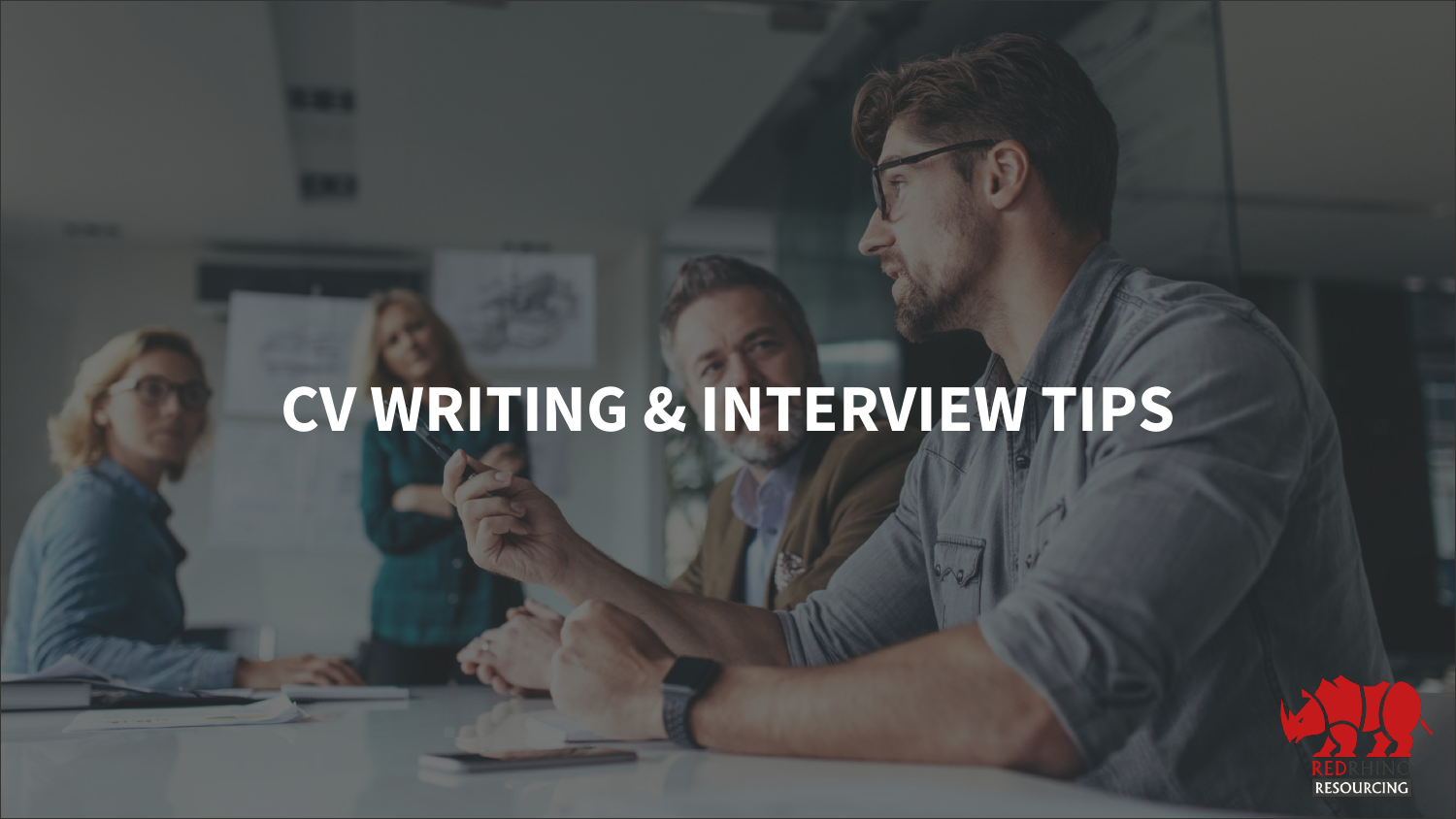### Social Media

Social Media is a very popular platform for recruiters to advertise their job vacancies. When looking for a new opportunity its wise to follow the jobs groups covering your local area. If you choose to do this, its probably a good idea to make sure you don't have anything you wouldn't like potential employers to see on your page!

Follow Red Rhino pages to keep up to date with our vacancies by clicking the icons below.



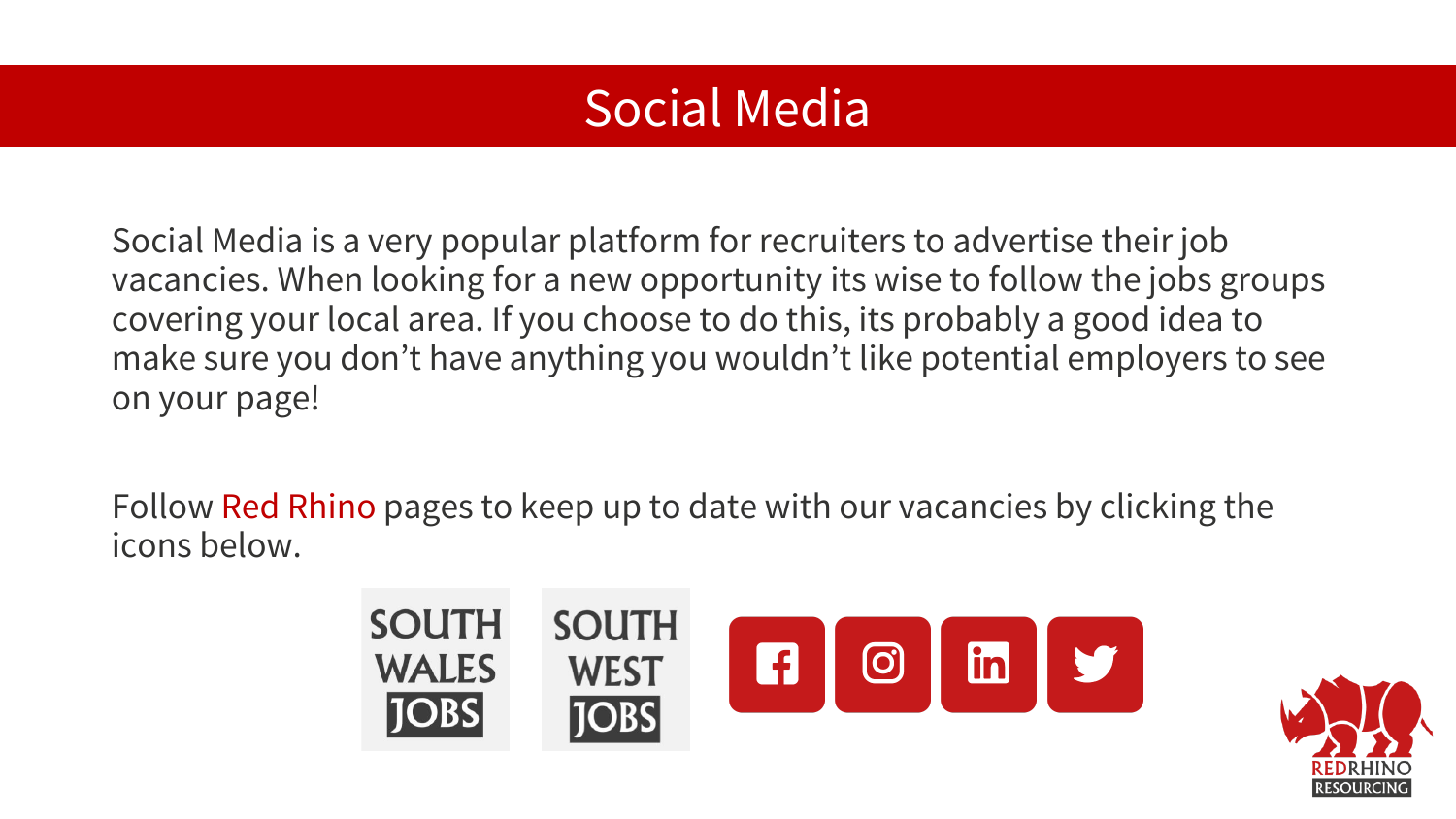#### What is a CV?

Your CV, short for curriculum vitae, is a personal marketing document used to sell yourself to prospective employers.

It should tell them about you, your professional history, skillset, abilities and achievements. Ultimately, it should highlight why you're the best person for the job.

A CV is required when applying for a job. In addition to your CV, employers may also require a cover letter and a completed application form.

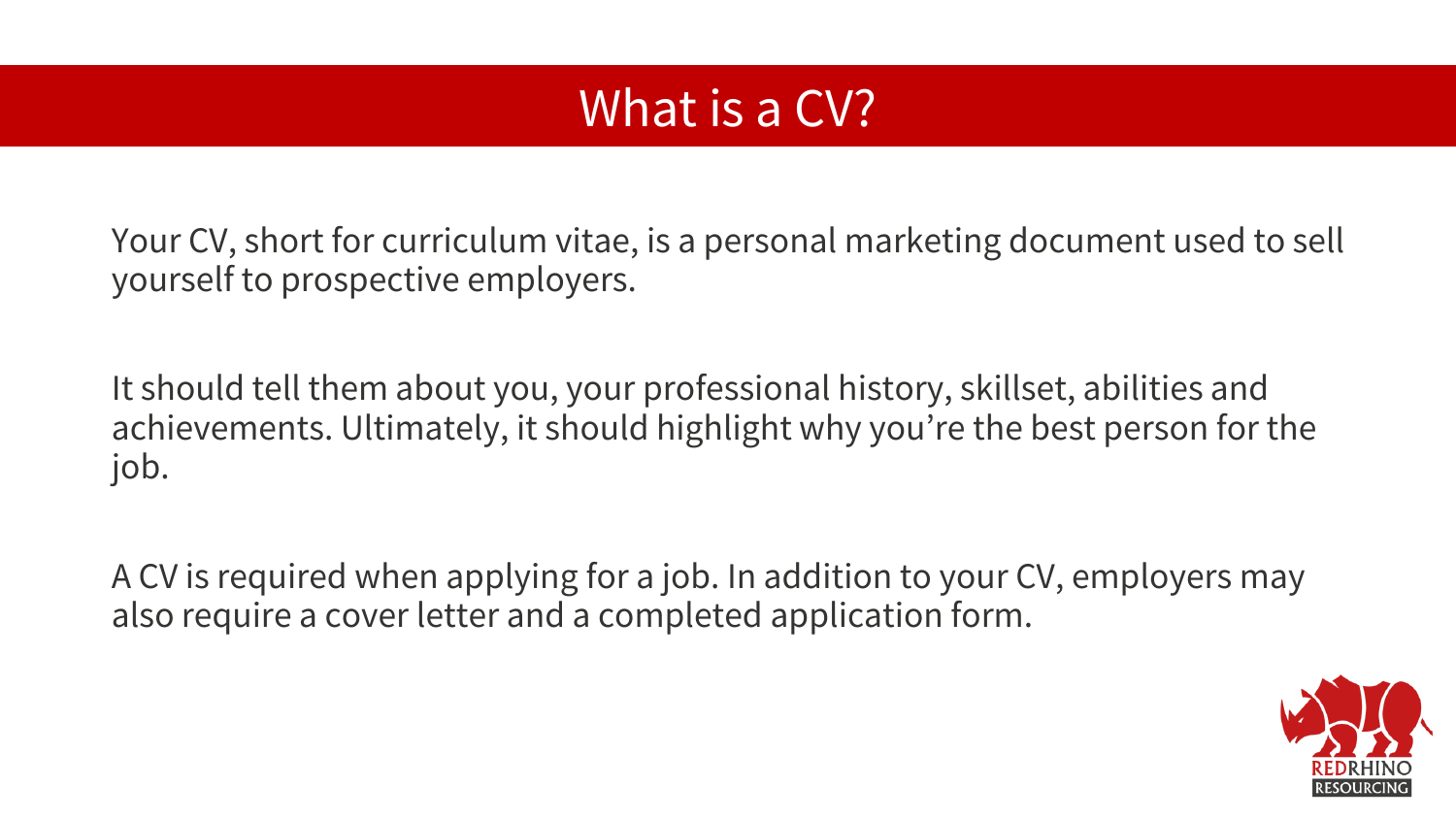### What to include on your CV?

While the structure of a CV is flexible, bending to your unique skill set and experiences, there are particular sections that employers expect to see on your CV regardless.

#### Here are the sections you must include in your CV:

- Name, professional title and contact details
- Personal Profile
- Experience and employment history
- Education and qualifications

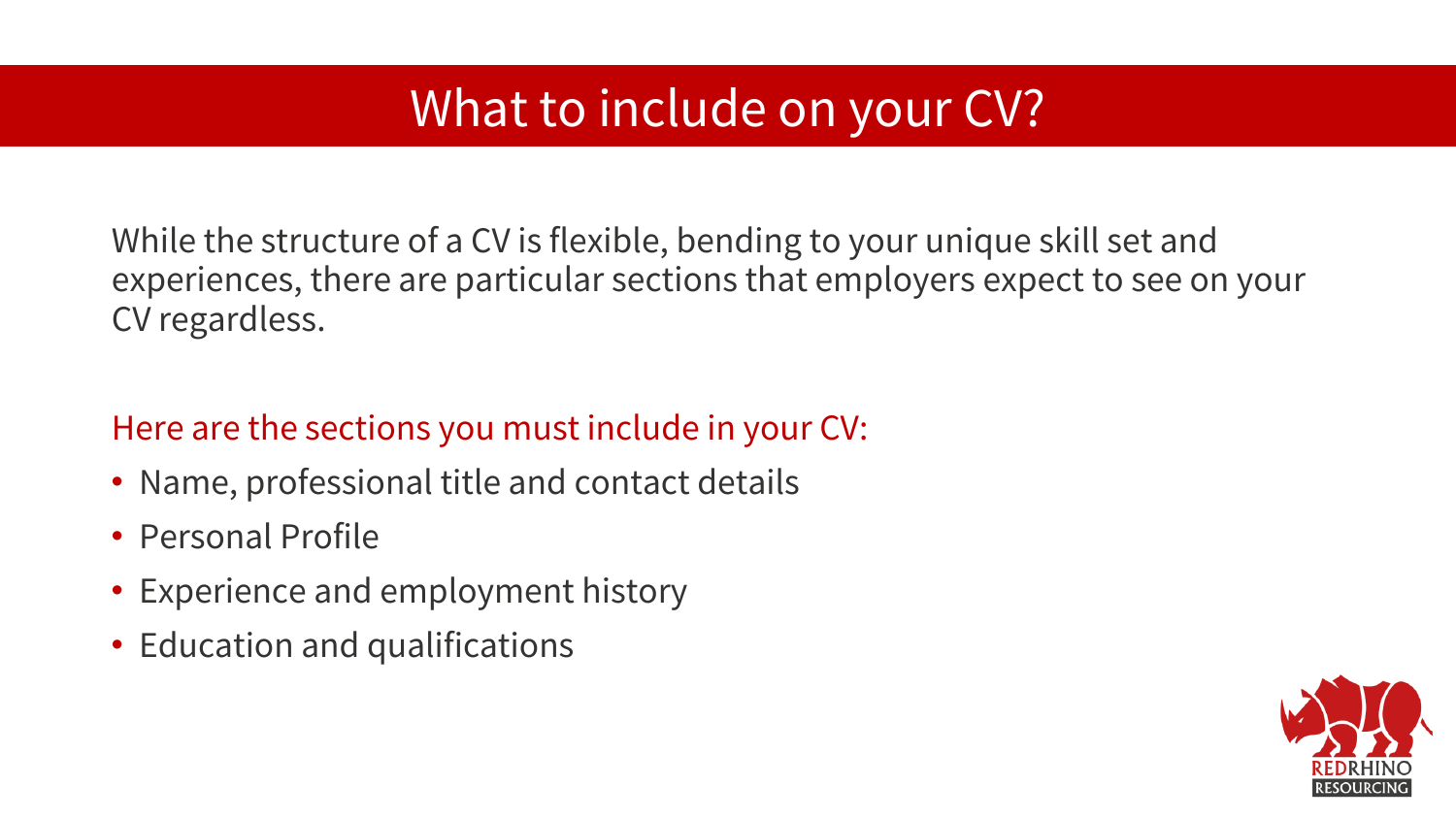### Additional Sections

There is a range of additional sections that may strengthen your CV and highlight your skills.

Here are just a few you can include if you have room:

- Key Skills
- Hobbies and interests
- References

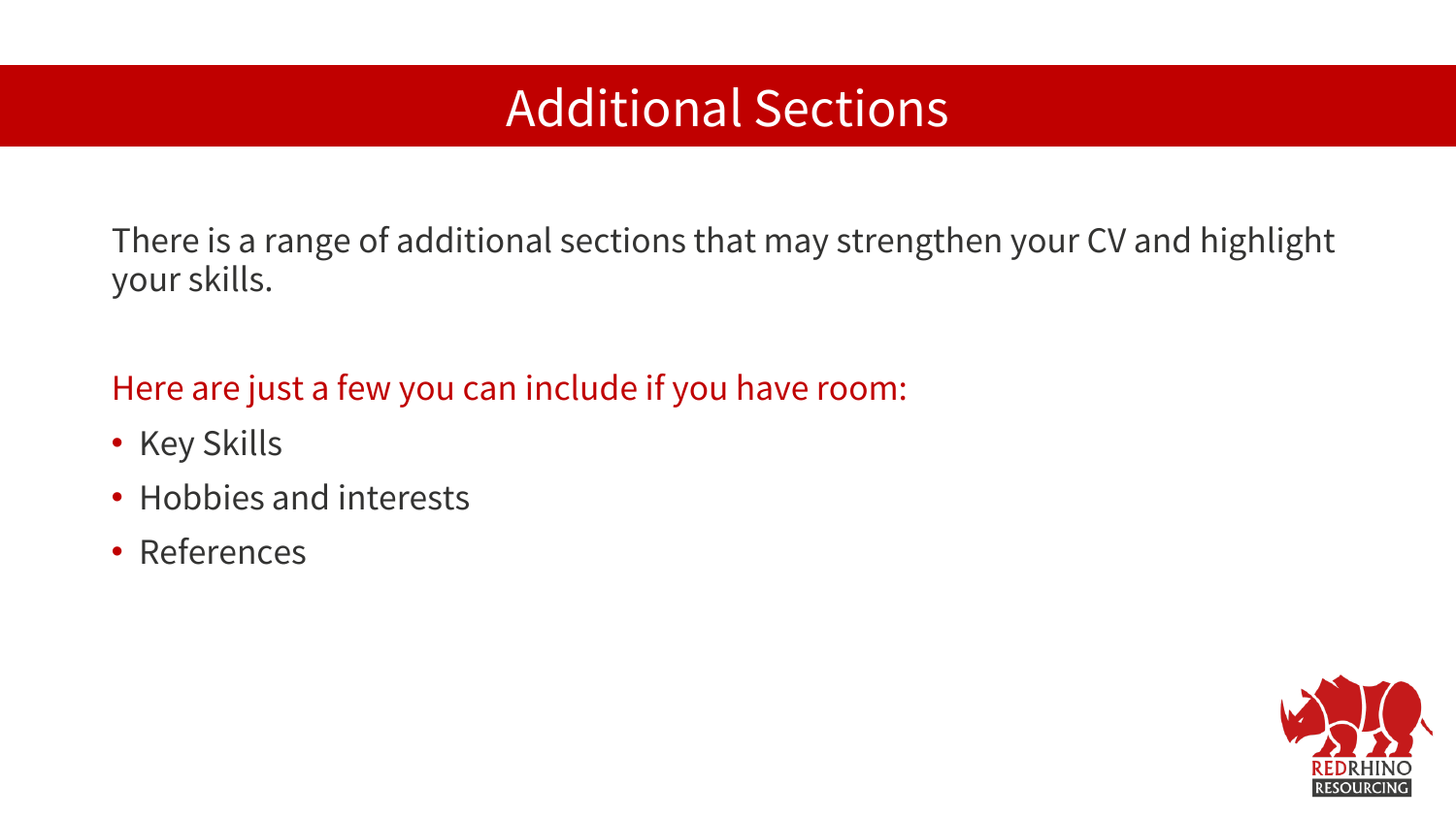## Formatting & Spacing

If you're unsure of how to format your CV, it's worth downloading a few CV templates to familiarise yourself. Formatting and spacing your CV is just as important as the content.

#### Here are some formatting & spacing tips to bear in mind:

- Length (try to keep to two pages)
- Headings
- Font type
- Font size and page margins
- Proofreading and consistency